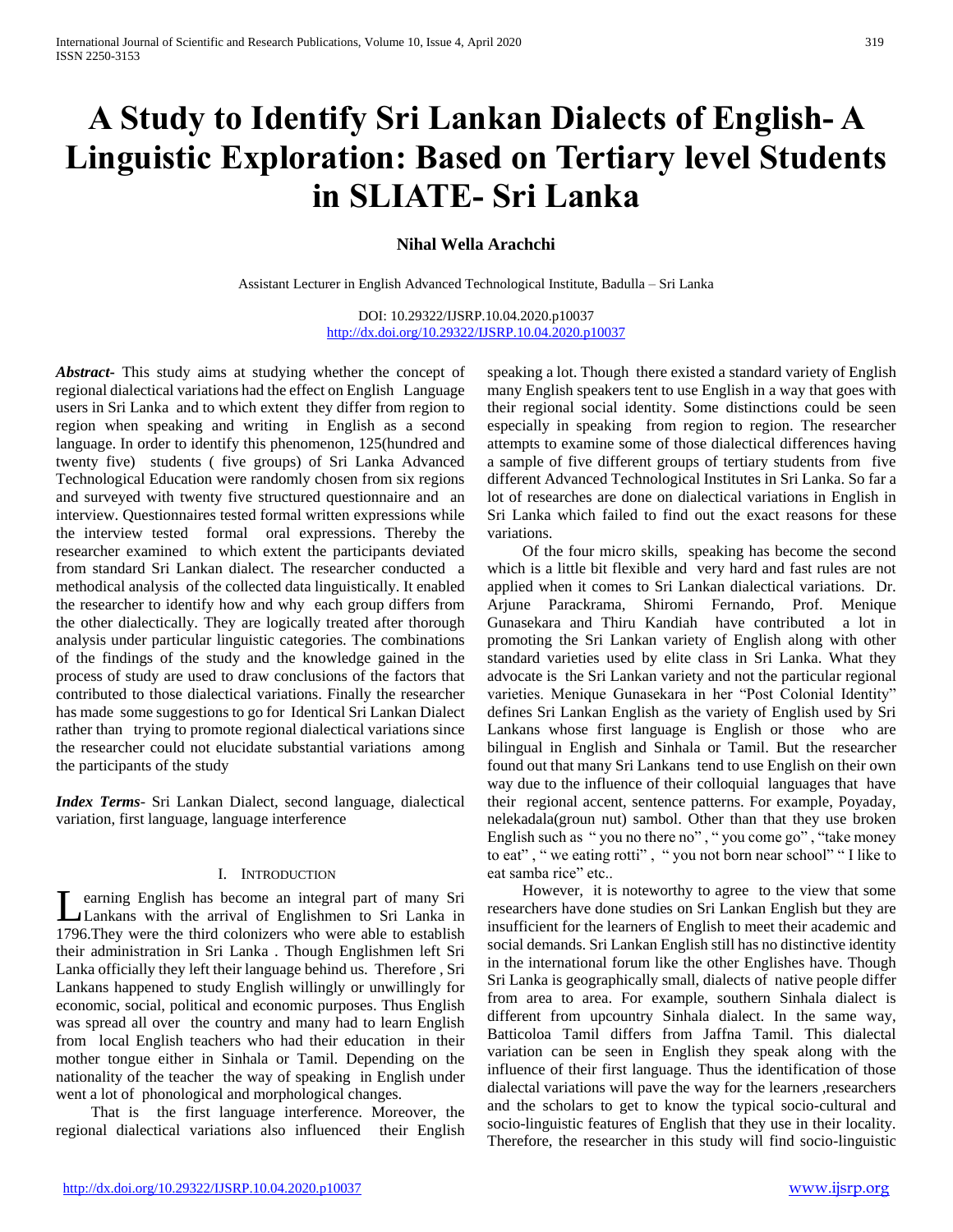factors for those dialectal variations separately though English links all nationalities together. This is the point where the researcher hopes to find the answers for the following questions. Do Sri Lankans really have a language called Sri Lankan English? Have they adhered to British model? Is it possible them to line up with one alley? For sure, solid answers for the above questions are not to be found within the existing English dialects framework in Sri Lanka. Thus it is significant for the researcher to examine the existing English dialects in Sri Lanka and find out valid and justifiable solutions for these unanswered problems. Therefore, the researcher in this study attempts to find new knowledge to bridge the gaps left by earlier researchers to date.

 A lot of researches have been done on "Sri Lankan English" but there is no universally accepted definition for it. It means that it demands a lot of research. This study will revive the existing knowledge in the area that is still under investigation. Therefore, this empirical study is based on the hypothesis that the Sri Lankan speakers of English use different dialectal variations of English in different locations. To test the above hypothesis the researcher frames two questions. 'How does non-standard Sri Lankan English differ from Standard Sri Lankan English?, 'What are the distinctive socio linguistic features of those dialects that are used in the multi-national and multi-cultural Sri Lankan English speaking community?' A face to face interview using a questionnaire is conducted with a sample of students who speak English as a second language in Sri Lanka institute of Advances Technological Education to collect the data for the study. The analysis of the recorded data is done using auditory systems in order to examine the various pronunciation of each participant of the study separately. This study is mainly based on linguistic theories incorporating ethnographic information of the participants. Further, the phonological variations of the dialects used by the participants will be given the priority in the analytical discussion. The researches done on this field to date reveal the fact that there is no single form of English universally accepted to be adopted standard. But there are a lot of English dialects and they are correct and accepted by their respective communities. None can deny this phenomenon and speakers/learners of English should be promoted to learn the most suitable and appropriate dialectal form for them which finally upgrades their English language proficiency in speech and writing. Some scholars have done researches in this field to test how dialectal variations influence in Sri Lankan speakers of English. Rajiva Wijesinghe stated (1998) that the writers who have made their mark, like their predecessors tend to use standard English. They did not purposely represent English as a second language or foreign language but used local flavour and materials to define Sri Lankan English. Hypothesis based on Lardo's suggestions reveal that, "comparison between native and foreign language lies the key to all difficulties in foreign language learning" Lardo (1957) In fact, it is the first language knowledge that makes it difficult to acquire the structure of the second language. Manique Gunasekara (2005) stated that the dialect used by the Sri Lankan elites for whatever the purpose in Sri Lanka is recognized as Sri Lankan standard English. It is a sociolinguistic term used to refer to a prestige variety of language used within a prestige community. It clearly shows that the Sri Lankans have two dialectical variations of English. They are nonstandard and standard Sri Lankan English. However, Mayler(2005) says that Sri Lankan English is the language used

by Sri Lankans who speak English as their first language or second language.

 Maniue Guansekara (2005) further stated that the kind of English used by Sri Lankans is not the English used by the colonizers. It is a mixer of colonizers' English and local borrowings from Sinhala and Tamil. Many Sri Lankans prefer to use this mixed variety of English which is inferior to standard British English. But it is distinctive to Sri Lankans according to her. Siromi Fernando (2008) distinguished Sri Lankan dialects on the basis of phonology, morphology, syntax and orthography. According to Passe(1948) different dialectical versions emerged due to mother tongue translations in Sri Lankan English since Sri Lankans preferred it. Thiru Kandiah(1981) distinguished different dialects in relation to vocabulary usage. The same phenomenon could be seen in morphology. Even standard Sri Lankan English speakers tend to pluralize nouns which is not done in standard British English. Chithra Fernando(1977) stated that there are a lot of dialectal differences in pronunciations among Sri Lankan subvarieties since Sinhala and Tamil dialects differ from area to area. Other than the two varieties identified by Manique Gunasekara and Mayler, Chithra Fernando states that there is another variety called Not-pot which is used by speakers who are less exposed to English. It is noted that the same affluent English speaking community changes their attitudes to dialectal variety they use, while particular ethnic varieties remain unchanged. The post Bloomfieldians stated that the same phone functions differently at different positions in standard British English which is called allophonic variation. This phenomenon is not found in Sri Lankan variety, It justifies that Sri Lankan English differs from British standard English. Moreover, Dr.Dushanthy states "…it is important to recognize that affluence speaker of the Sri Lankan English is the switch between Sri Lankan mode and international mode when the context demands it". What it suggests is that Sri Lankan speakers of English have their own two-fold Englishes, standard and non-standard. Gamini Fonseka in one of his research papers (2003) stated that there is a particular style of writing and speaking which is subjected to its ethnocentricity. It is applicable to Sri Lankan speakers/writers as well since the community to which the individual belongs determines his/her dialectical form.

 Thus the researcher in his study found it very difficult to apply internationally accepted theoretical perspectives since the participants' first language is either Tamil and Sinhala. The influence of the first language cannot be measured quantitatively because of these two languages. Moreover the participants of the research is very limited and it is very difficult to validate the findings to all dialectical variations prevailing in Sri Lanka. The study is an experimental research which is analytical and deductive. To get it done the researcher has used five different groups of tertiary level students whose first language is not English for the sample to collect data for the research.

 Thus the findings of this study will benefit learners at least to minimize the linguistic, cultural and first language barriers when speaking or writing in English deviating from regional dialectical influences. Besides, the academics, researchers, curriculum developers, teachers and speakers will be able to identify the dialectical variations along with the causes behind them and to find practical solutions for the problems speakers of English face when speaking and writing in English in Sri Lanka.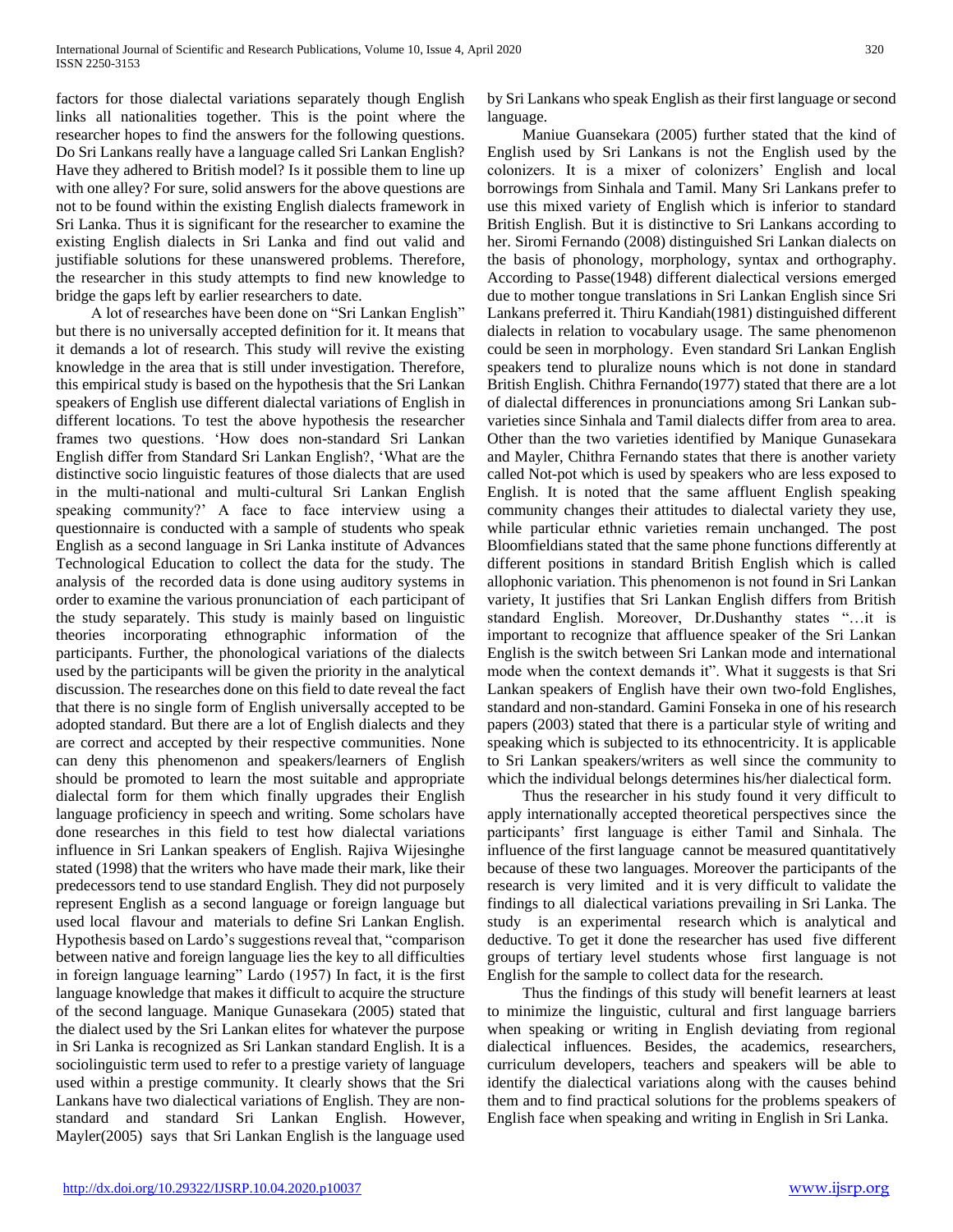### II. METHODOLOGY

 **T**he empirical study was conducted at five ATIs ( Badulla [Group A], Rathnapura [Group B], Ampara [Group C] , Kandy [Group D and Trincomalee [ Group E]) in Sri Lanka with the sample 125 students (Sinhala and Tamil/ male and female,) The researcher as a participant conducted two types of tests.

a. Personal interview ( same questionnaire for all individual participants)

b. Written test. (same test paper for all participants)

 Students were free to express using their own English dialects while the researcher recorded each individual's interview with the researcher and to do a quantities analysis of their interview paying attention to the dialectical variation from one locality to another. And thereby the researcher expects to observe how target language (Tamil or Sinhala) influenced their expressions morphologically , syntactically , semantically etc.. Especially , to check how standard language features like consonant clusters and diphthong are replaced by their own language components. This is to be done by comparing and contrasting the participants of the same institute and participants of different institutes in order to see how their dialects differ from one region to another. The finding will help the researcher to examine to which extent their first language interferes with their second language speaking which marks their dialectical variation.

 The same process is to be applied to the writing activity as well. In here the researcher expects to analyze the answers written( objective) logically to determine the facts how each participant forms sentence structures with the influence of their first language on one hand how the same or different language in the same or different region influences their dialects.

 Thus the same individual is tested twice in speech and writing which will help the researcher to test his hypothesis based on the facts found in the research. Besides, the main aim of this study is to identify the dialectical variations of spoken and written language in English that determines all Sri Lankans do not use the same variety of English throughout Sri Lanka.

 This is a need of hour since there are controversies over the concept of Sri Lankan English for the last couple of decades.

#### III. DATA ANALYSIS

 Having used single group and individual method in this study the researcher attempted to facilitate the validation and the triangulation of the data collected. The recordings and the written sentences of each participant categorized and labeled under different headings. They are further sub- divided depending on the Sri Lankan and RP productivity. The researcher expects the categorization of those data collected will help him find the typical expressions and their variation that reflect the particular regional identity of the dialect they use due to the influence the first language. Further the researcher expects that the categorization of the data will help him test the hypothesis logically influence them a lot. When the researcher compares Dialectical Variations are analyzed according to Manique Gunasekara (2005) and Shiromi Fernando (2008) in this study since they have emphasized the facts that the Sri Lankan dialectical variations are mainly influenced by phonology, morphology syntax and orthography. In this study, this researcher found out that the variations occur due to many factors.. Among them, the influence of the first language is vital since almost all (except a few) learnt and learning English from books through local teachers and not from native speakers. Those local teachers come from different parts of Sri Lanka who have their own first languages. They have their own dialectical variations based on their regions, especially in speaking. Other than variations common linguistic features such as lack of clusters, altered consonants, syntactical constructions etc. and contrasts those linguistic dialectical variations of each group, it shows some similarities in some linguistic areas. Besides, the percentages of dialectical variations of the five groups do not show a vast distinction among one another. It justifies that the dialectical differences play a very minor role while Sri Lankan English is compared with other Englishes. However, the researcher attempts to pay his attention to those minute differences to see how those variations occur within this small island country.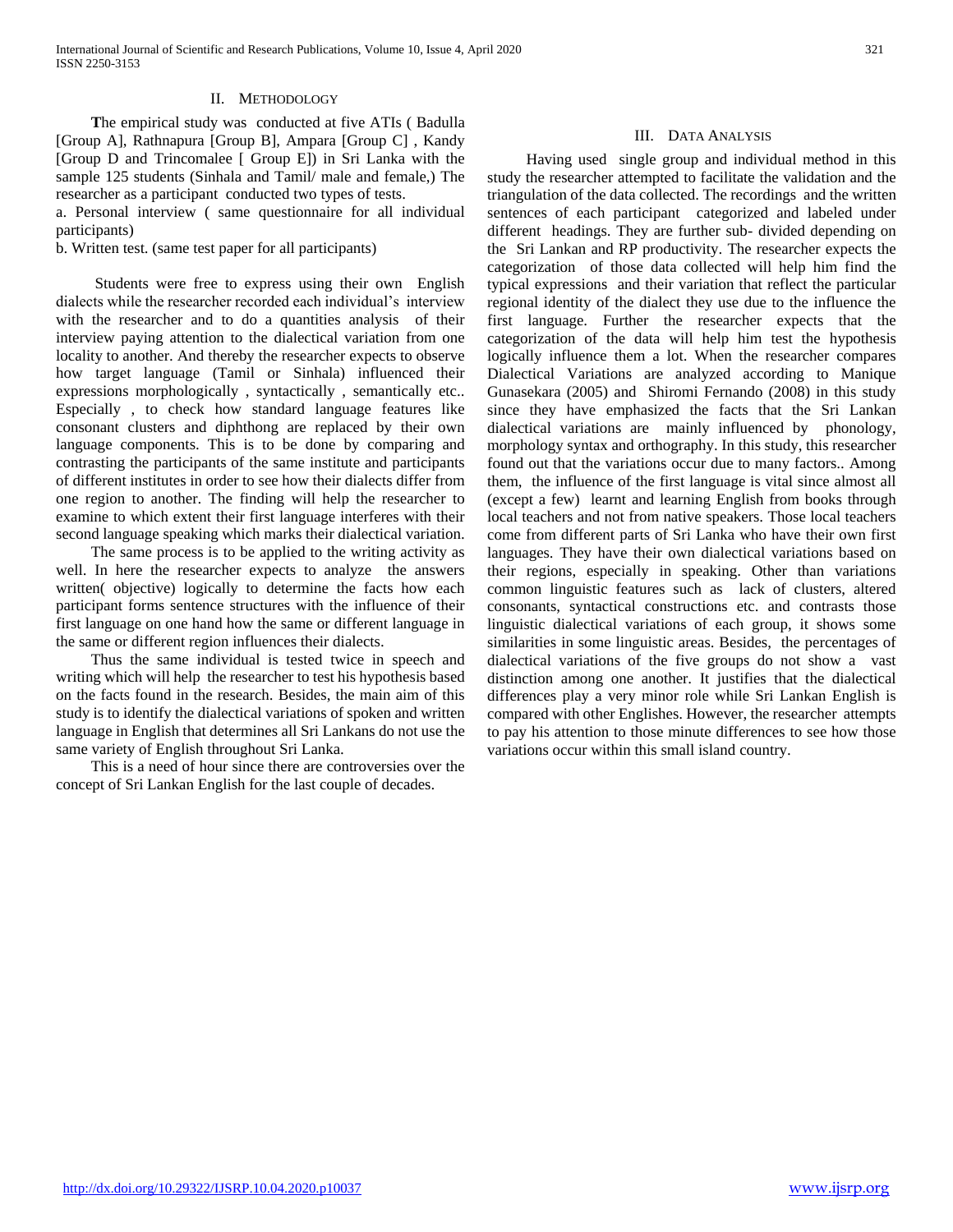Г

| Table 01: Dialectical differences of five sample groups(spoken & written) |                |                 |                |               |                             |               |                |          |                |      |                                 |
|---------------------------------------------------------------------------|----------------|-----------------|----------------|---------------|-----------------------------|---------------|----------------|----------|----------------|------|---------------------------------|
| Linguistic<br>category                                                    | Grou<br>p<br>A | $\%$            | Grou<br>p<br>B | $\%$          | Grou<br>p<br>$\overline{C}$ | $\frac{0}{0}$ | Grou<br>p<br>D | $\%$     | Grou<br>p<br>E | $\%$ | Dialectical category            |
| Morphology                                                                | 21             | 81              | 22             | 88            | 16                          | 64            | 15             | 60       | 14             | 56   | Use L1 affixes                  |
| Spelling                                                                  | 9              | 36              | 11             | 44            | 16                          | 64            | 13             | 52       | 13             | 52   | Replace consonants              |
| First<br>Language<br>construction                                         | 18             | 72              | 16             | 64            | 17                          | 68            | 16             | 64       | 12             | 48   | Use L1 sentence<br>patterns     |
| Alternative<br>syntax                                                     | 17             | 68              | 17             | 68            | 14                          | 56            | 15             | 60       | 16             | 64   | Double<br>adjectives/wrong tags |
| Alternative<br>vowel sound                                                | 15             | 60              | 18             | 72            | 13                          | 52            | 12             | 48       | 13             | 52   | Repeat vowels not<br>sounds     |
| Non-RP<br>additions                                                       | 12             | 48              | 21             | 84            | 16                          | 64            | 15             | 60       | 14             | 56   | Adding extra<br>prepositions    |
| Replacement<br>of English<br>words                                        | 17             | 68              | 16             | 64            | 15                          | 60            | 16             | 64       | 15             | 60   | Use synonyms                    |
| Altered<br>consonants                                                     | 14             | 56              | 11             | 64            | 08                          | 32            | 07             | 28       | 08             | 32   | Neglect voice quality           |
| Words<br>pronounced<br>differently                                        | 13             | 52              | 14             | 56            | 18                          | 72            | 16             | 64       | 14             | 56   | Go by the spellings             |
| Group wise<br>total                                                       | 136            | 60<br>$\cdot$ 1 | 146            | 67<br>$\cdot$ | 133                         | 59<br>9.      | 125            | 55<br>.6 | 119            | 53   |                                 |



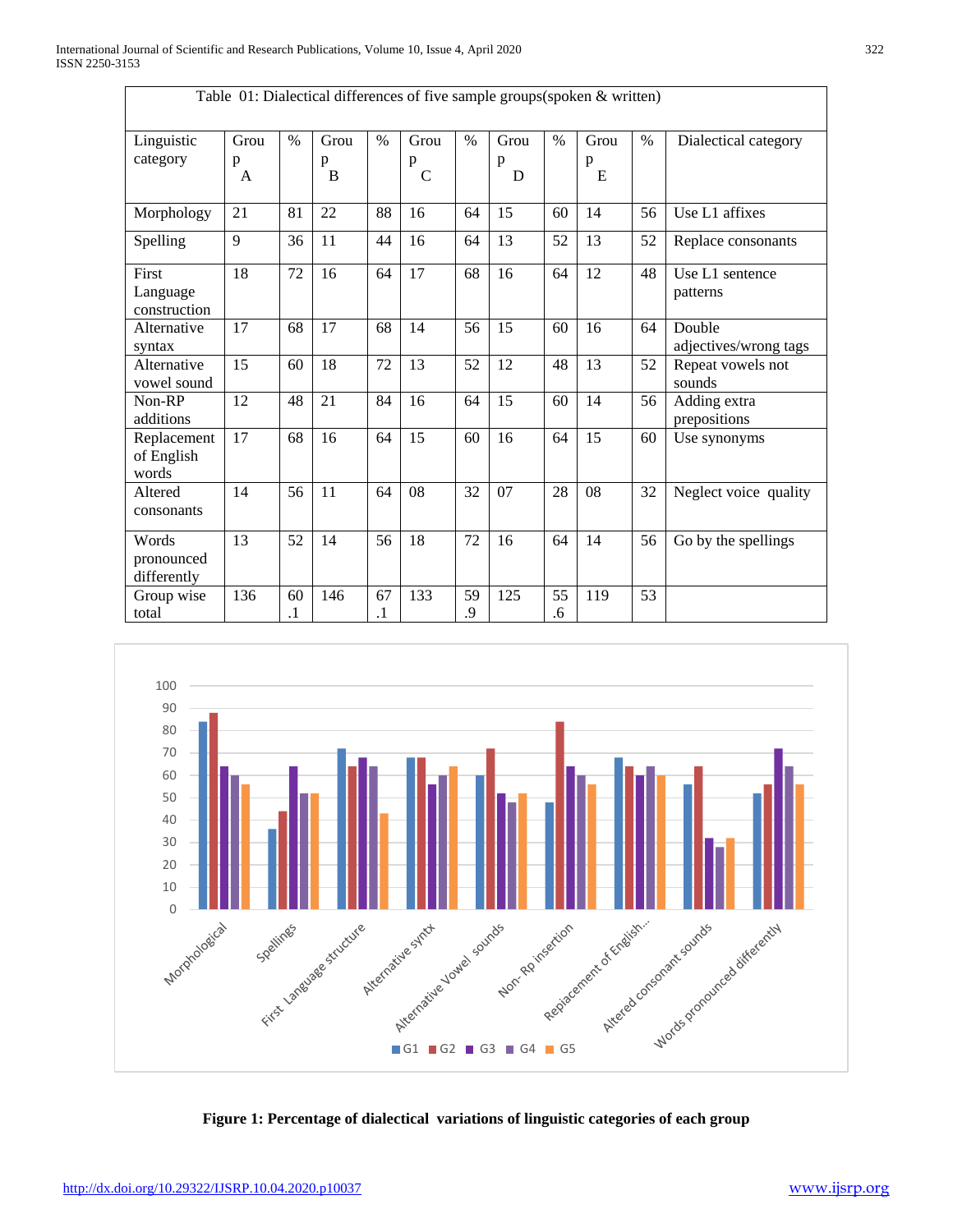The analysis of the data collected in this study mostly influenced by the researches done on Sri Lankan English and its extension of regional dialects by Sri Lankan researchers. The selection of the corpus of dialectical variations was done and different variations and similarities of regional expressions and writings were recognized. Those data are tabled under different linguistic categories and quantified where the researcher could trace how each group responded to the same set of questionnaire in different ways both in speaking and writing. Further, the researcher calculated the percentage of the correct utterance and sentences of each group separately. Thereby the researcher expects to see the correlation of five groups of the sample in line with the analysis James Taxonomy and categorized them into different linguistic parts studying the frequency of the variations. The above chart very clearly shows the frequencies occurred in speaking and wring of all five groups. When compared the speaking and writing of the above five groups, it shows that the differences from region to region is very little. For example, the group wise total dialectical differences both in speaking and writing between Group A and group B is ten It marks the percentage difference as 07. The dialectical variation between group C and Group D marks as 08 while the percentage appears roughly 07. In the same way, the dialectical difference between group A and Group E shows a marked distinction. It is 17 while overall percentage difference is 07.These minute dialectical differences shows the fact that the participants who are close to urban areas ( group C and D) uses little variations which are closer to Sri Lankan Standard English variety. The reason that the researcher finds is that they are more exposed to English educated community who uses English more fluently than less urban community. For example participants from Kandy and Ampara show a little difference in dialectical variation.

 The main reason the researcher finds here is that the university of Peradeniya in Kandy and Hardy Institute at Ampara and other universities in the Eastern province influenced the speaking community. The other factor is more than ninety percent of government officers in Eastern province are from Colombo and Kandy who are fluent in English. Even the Muslim community does matter since they are more fluent in English than local Sinhalese. But the participants from Badulla and Trincomalee are different since they are less exposed to English speaking community and less urbanized. It affects their second language fluency. They tend to use more colloquial or regional ways of speaking and writing of their first language. Therefore the standard Sri Lankan variety of English is low while in other areas it is higher. What is evident here is that the less exposure to urban community means their English is localized.

# IV. DISCUSSION

 The interview method and test based data collection method enhanced the researcher to identify the dialectical variations of English speaking and writing communities of different regions in Sri Lanka. Though there is a form called Sri Lankan English, it differs from region to region due to socio- economic, cultural and educational factors that influence them along with the linguistic factors. The main reason behind this phenomenon is the influence of the first language, both Sinhala and Tamil. Thus the main purpose of the researcher in this chapter is to examine how the

above mentioned factors contribute to their identical dialectical variations. They are discussed under different linguistic categories paying attention to how far those factors affect their individual regional dialects in English

## **4.1. Morphological factors**

 The analysis of the data collected in this study shows the manipulation of different first language affixes to form new words that deviate from Sri Lankan English variety. But the researcher sees very little difference from region to region. Almost all participants had a uniformity of using Lankanized spellings in their writings. They go by the pronunciation and not by English spellings since Sinhala and Tamil languages do not have any difference in writing and pronunciation, they pronounce what they write. Eg. Blakbod., lisen etc..

 The participants never thought twice to replace English words by Sinhala or Tamil words. This is a special characteristic of Sri Lankan English. It is further extended in regional dialects. They use Sinhala and Tamil loanwords which differ from region to region according to their first language. For example, Kithul tree ( farm tree), Amma ( mother ), Appa ( father)

 Kadalas( grams). Some of the features mentioned above could be seen among all the participants who came from different regions in SriLanka.

## **4.2. Phonological factors**

 This is a very distinctive language area which is locally Sinhalized or Tamilized English without paying any attention to Sri Lankan Standard form. The participants of the sample groups consisted three nationalities: Sinhalese , Tamils and Muslims of whom the first language of Tamils and Muslims is Tamil. There were a lot of deviations from region to region in pronunciation, replacement of English diphthongs, consonant clusters and individual consonants as well. In Sinhala and Tamil languages, what is written is pronounced in the same way but in English .Excepts six participants from Badulla and Kandy regions, almost all never pounced diphthongs. They straight away replaced them by their Sinhala or Tamil equivalent long vowel sound/s. For example, ,go - /au/ replaced by - /go:/ Sinhala and Tamil do not have the diphthong so they use long /o:/. Instead of / eɪ/ they used long /e:/. Some pronounced women /wimen/ as /women/ etc. etc. In the same way many participants ( except a few) were not worried about  $/f/$ , they replaced it by  $/p /$  eg. photo – poto etc. . At times they used the total Sinhala or Tamil word in their English speaking. For example, nelakadala for groundnut, poosari for priest, maulavi for muslim priest etc.The analysis of those phonological constructions depicts the facts that they are very flexible in using regionalized vocabulary on one hand and using common Sri Lankan characteristics of speaking and wring tools in English on the other hand. These linguistic features could not be seen among the English educated few. Further some Tamil participants pronounced some words in a total different way that could be understood only by the participants of that region. It is another evidence to support the regional dialectical variations. 4.3. Syntactic factors

 In here the researcher could trace a lot of grammatical constructions. At times the participants totally deviated from Standard Sri Lankan variety. Many participants were confident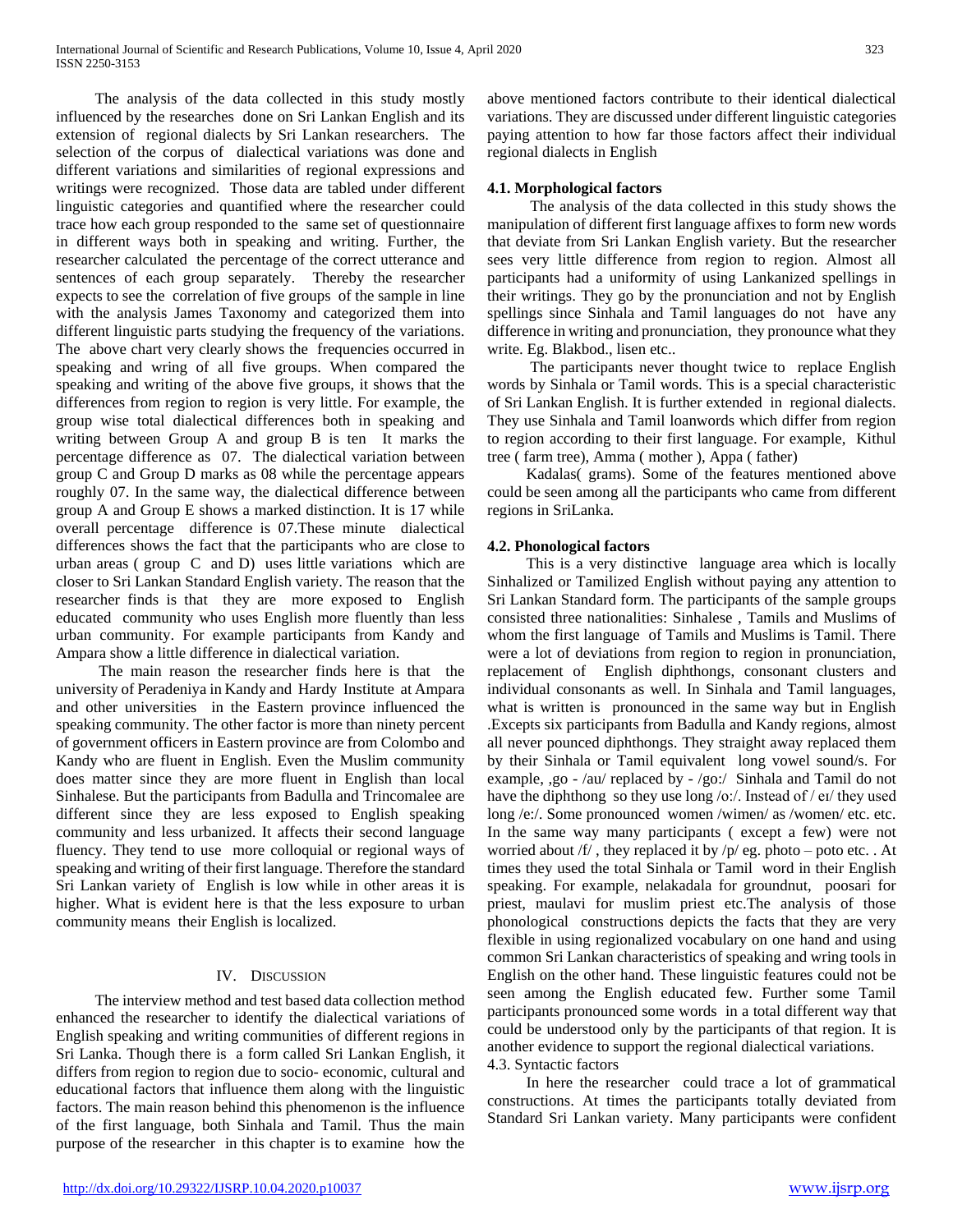and relaxed to use their regional constructions directly in English mainly due to first language interference.

For example; 'You know who I?', ' Come and sit here' ' You can write to this address.' etc..

 These constructions mainly depend on their first language either on Tamil or Sinhala. Another feature is the repetition of the adjectives and nouns. This feature could be seen both in speaking and writing. Eg. ' We visited different different places.' , ' You are very very good.' 'Think not small small things.' Also some used the question form in their indirect questions too. Eg. 'She asked me why did I come?' These constructions are syntactically wrong when compared with Standard English. But regionally they are accepted and the message is well communicated. It clearly shows that Sri Lankan variety has regional dialectical variations to some extent.

 Another feature is the wrong use of tags. It is found in every region equally. It clearly indicates our Sri Lankan identity rather than dialectical identity eg. 'You are going home no'

 'You understand, are you?', 'You did it, no?' etc. However the writings of all participants had somewhat similar patterns with minor deviations It shows that writing very rarely differs from region to region except some expressions that are relevant only to that area.

## V. CONCLUSION

 The main purpose of this study was to identify the dialectical variations of tertiary level students in their speaking and writing in Sri Lanka. Though there are a lot of arguments about the identity of Sri Lankan English, many scholars Prof. Menique Gunaseka, Michael Meylor, Shiromi Fernando, Dr. Arjuna Prakrama Prof. Thiru Kandaih etc strongly believe that Sri Lankans use English language deviating from standard British Model like other commonwealth countries in the world that are greatly influenced by their first languages. According to them , there is no argument on Sri Lankan variety of English. In this study the researcher attempted to see the further deviation from that language category by selecting a sample of 125 students from five different regions, each group consisting 25 students .(both male and female) The data collection method was giving a questionnaire and conducting an interview. The collected data (spoken and written) were analyzed under different linguistic categories. The frequency of data under each linguistic category is tabled and the percentage is worked out. The discussions of analysis was done by comparing and contrasting among the groups. The researcher's main purpose was to find out solutions that arose from the research problem.

a. How do these dialectical variations occur?

b. How can they be minimized?

c. How does the first language influences the regional dialects?

 The researcher was able to form some hypotheses to test the validation of the research set above.

 a. The students are book- based learners and they are exposed to many local teachers who learnt English as a second language from local teachers.

 b.By levelling the unequal facilities and resources for all students in Sri Lanka, the existing little dialectical variations can also be minimized.

c. When learning a second language, the influence of the first language is unavoidable unless they are exposed to a native community fully.

 The main purpose further extended to investigate the significance of the dialectical variations when using a second language to express the needs and feelings of the speaker on one hand and the use of that particular language for academic purposes and professional careers. Paying attention to all above mentioned characteristics the researcher attempted to find out the facts as to why the tertiary level students knowingly or unknowingly adhered to a kind of English dialect with minor deviations from the existing Sri Lankan variety of English.

## VI. FINDINGS AND RECOMMENDATIONS

 The analysis of data collected in this study helped the researcher recognize the typical characteristics of regional dialectical variations in Sri Lanka to some extent. Based on the findings, the researcher wishes to suggest some recommendations to preserve the Sri Lankan dialects on one hand and to go for a world recognition of . Sri Lankan English on the other hand. According to Manique Gunasekara, Sri Lankan English is the language used by Sri Lankans who choose to use English for whatever purpose in Sri Lanka. Regional dialect is the further deviation of it who use English as their second language who are generally bilinguals. Their first language is either Sinhala or Tamil. The researcher found that they who use English as second language are influenced by their first language in every aspect of speaking and writing. Therefore, their dialects are a little different from Sri Lankan English from region to region. The main reason behind it is the local flavour of the communities. They use a lot of loanwords , phonological and morphological structures in both writing and speaking. These features were visible when analysed their writing and speaking. According to David Crystal a prestige variety of language used within a speech community is a dialect and those who deviate from it is a sub-dialect. Among the regional dialects these evidences could be traced but a total deviation from the main dialect could not be traced. In general, most of the minute dialectical variations can be ignored since the researcher found a lot of similarities among the regional dialects. The researcher feels honest to suggest the respective authorities to take initiatives to promote Sri Lankan variety rather than going for regional dialectical variations. This would definitely pave the way for Sri Lankan identity like our sister country India has already earned its identity though she is one year older to Sri Lanka's freedom from British empire.

 In conclusion, the researcher aimed at recognizing the regional dialectical variations in Sri Lankan English selecting a sample group of 125 students from five different ATIs from different regions of Sri Lanka and analysed them under different linguistic features. But the researcher could not find vast variations of language use except a few dialectical differences depending on the first language ( Tamil or Sinhala) of their locality. What it shows is that many Sri Lankan communities who speak English as their first language or second language have similar linguistic features in pronunciation, such as , breaking clusters, replacing diphthongs by Sri Lankan long vowels, using loanwords etc. etc. Those who use English as the first language have exposure to language while others do not have. Therefore